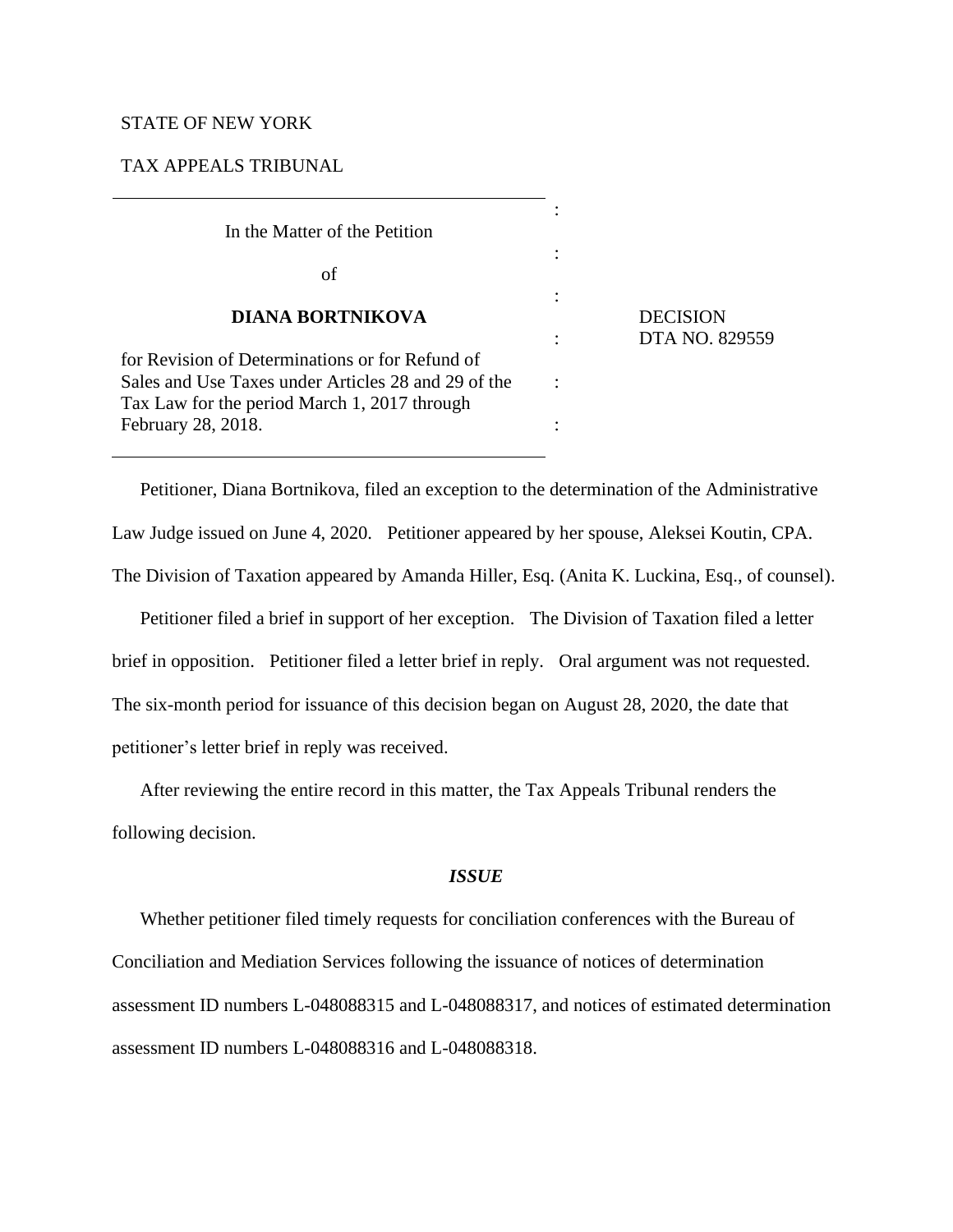## *FINDINGS OF FACT*

We find the facts as determined by the Administrative Law Judge. These findings of fact are set forth below.

1. The subject of the motion of the Division of Taxation (Division) is the timeliness of petitioner's protests of the following two notices of determination and two notices of estimated determination (notices):

| Notice #    | <b>Type of Notice</b>                | Period<br>Ending | Notice date |
|-------------|--------------------------------------|------------------|-------------|
| L-048088318 | Notice of Estimated<br>Determination | 05/31/17         | 05/15/18    |
| L-048088317 | Notice of Determination              | 11/30/17         | 05/15/18    |
| L-048088316 | Notice of Estimated<br>Determination | 08/31/17         | 05/15/18    |
| L-048088315 | Notice of Determination              | 02/28/18         | 05/15/18    |

2. All of the notices were addressed to petitioner at a Woodridge Run Dr., Tampa, Florida, address.

3. Petitioner filed two requests for conciliation conferences with the Division's Bureau of Conciliation and Mediation Services (BCMS) in protest of the notices (requests). The first request was filed in protest of notices L-048088315, L-048088316 and L-048088317; the second request was filed in protest of notice L-048088318. Both requests were postmarked August 14, 2019 and marked as received by BCMS on August 19, 2019.

4. On September 13, 2019, BCMS issued to petitioner conciliation order CMS No. 000314092 dismissing petitioner's protest of notice L-048088318 and conciliation order CMS No. 000314094 dismissing petitioner's protest of notices L-048088315, L-048088316 and L-048088317 (conciliation orders).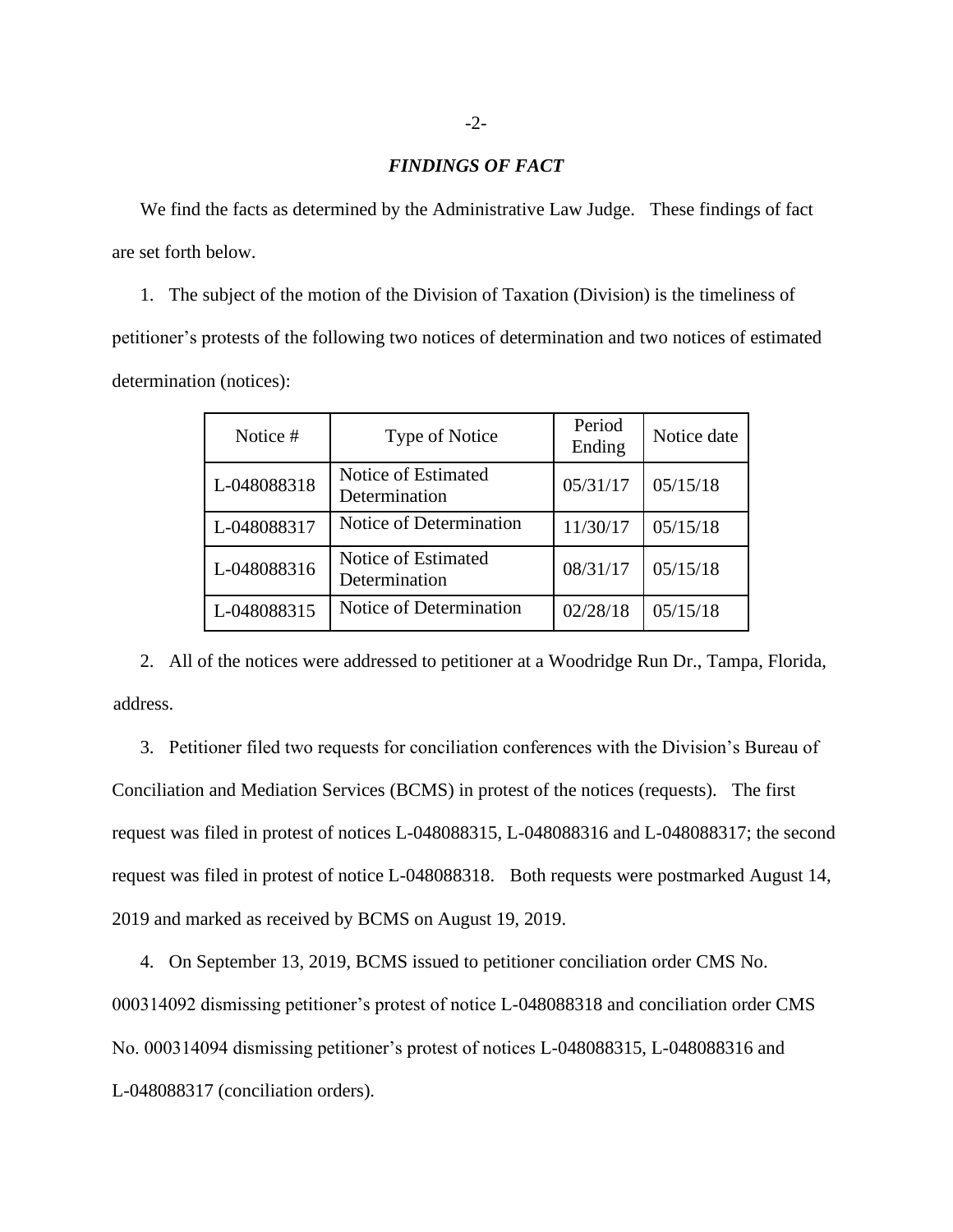5. The conciliation orders indicated that BCMS had determined that petitioner's protests of the notices were untimely and stated, in part:

"The Tax Law requires that a request be filed within 90 days from the date of the statutory notice. Since the notice(s) was issued on May 15, 2018, but the request was not mailed until August 14, 2019, or in excess of 90 days, the request is late filed."

6. Petitioner filed a timely petition with the Division of Tax Appeals in protest of the conciliation orders on September 24, 2019.

7. To show proof of proper mailing of the four notices at issue herein, the Division provided the following: (i) an affidavit of Deena Picard, a Data Processing Fiscal Systems Auditor 3 and Acting Director of the Division's Management Analysis and Project Services Bureau (MAPS), dated January 8, 2020; (ii) an affidavit of Fred Ramundo, a supervisor in the Division's mail room, dated January 14, 2020; (iii) a "CERTIFIED RECORD FOR PRESORT MAIL" (CMR) postmarked May 15, 2018; (iv) an affirmation of the Division's attorney, Anita K. Luckina, dated February 4, 2020; (v) a copy of each of the four notices with the associated mailing cover sheets addressed to petitioner; and, (vi) a copy of a printout from the Division's e-MPIRE database reflecting that petitioner's mailing address was the Woodridge Run Dr., Tampa, Florida, address.

8. According to the affirmation filed by the Division's attorney, Anita K. Luckina, petitioner's Woodridge Run Dr., Tampa, Florida, address reflected in the Division's e-MPIRE database was supplied by the United States Postal Service (USPS) national change of address database and was the last known address the Division had for petitioner prior to issuance of the notices. Petitioner's Woodridge Run Dr., Tampa, Florida, address, as reflected in the Division's e-MPIRE database, is the same address as provided by petitioner on her requests for conciliation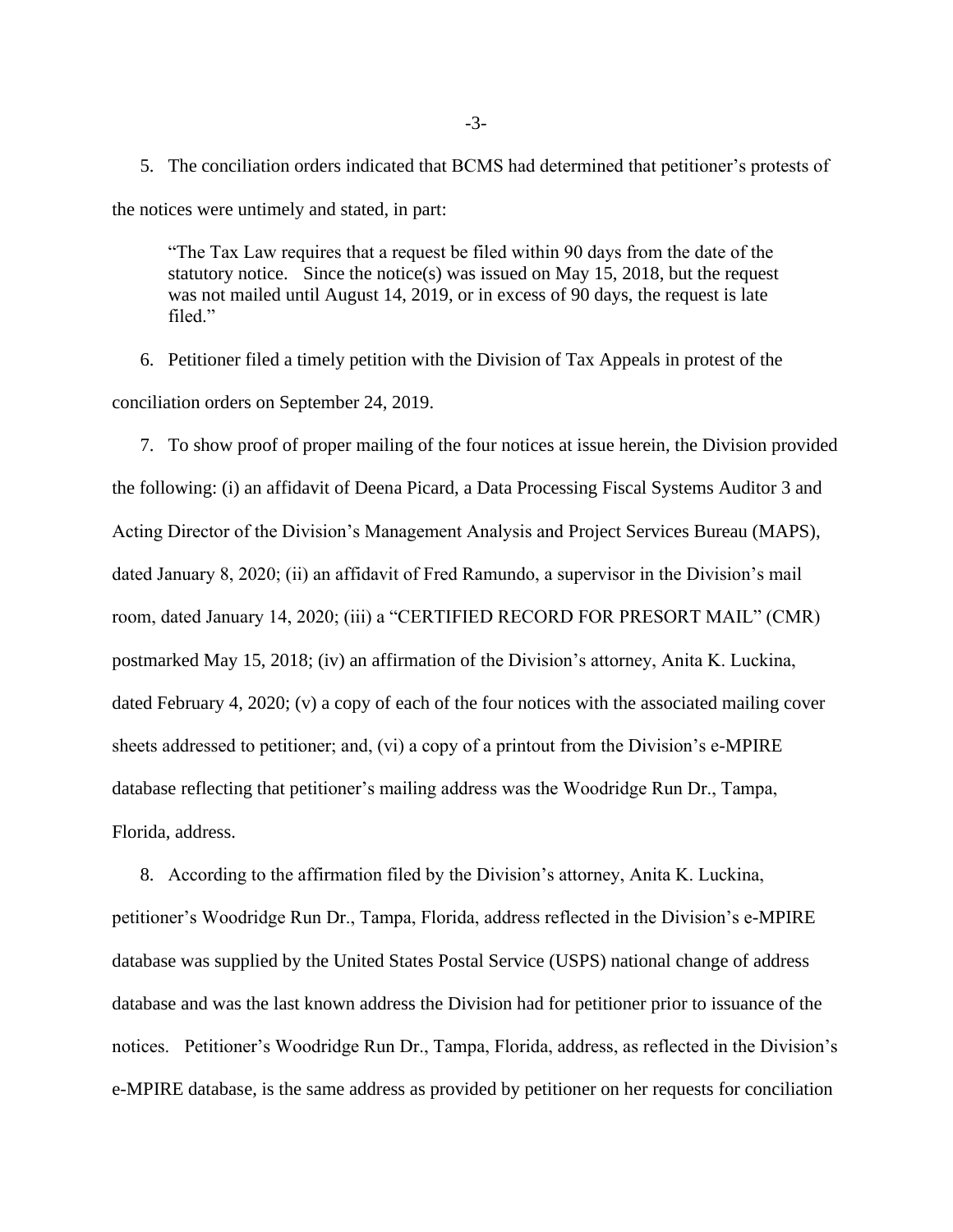conferences and the petition, except that the Division's e-MPIRE database address for petitioner includes an additional four zip code digits to petitioner's five digit zip code as provided on her requests for conciliation conferences and the petition. A review of the USPS's website indicates that the additional four zip code digits found in the Division's e-MPIRE database for petitioner's address are in fact the correct additional four zip code digits for that address. Petitioner's address, as reflected in the Division's e-MPIRE database, is the same address for petitioner as provided on the notices.

9. The affidavits of Deena Picard, who has been in her current position since May 2017, and a Data Processing Fiscal Systems Auditor 3 since February 2006, set forth the Division's general practice and procedure for processing statutory notices. Ms. Picard is familiar with the Division's Case and Resource Tracking System (CARTS), which generates statutory notices prior to mailing. As the Acting Director of MAPS, which is responsible for the receipt and storage of CMRs, Ms. Picard is familiar with the Division's past and present procedures as they relate to statutory notices. Statutory notices are generated from CARTS and are predated with the anticipated date of mailing. Each page of the CMR lists an initial date that is approximately 10 days in advance of the anticipated date of mailing. Following the Division's general practice, this date is manually changed on the first and last page of the CMR to the actual date of mailing. In addition, as described by Ms. Picard, generally all pages of the CMR are banded together when the documents are delivered into the possession of the USPS and remain so when returned to the Division. The pages of the CMR stay banded together unless otherwise ordered. The page numbers of the CMR run consecutively, starting with "PAGE: 1," and are noted in the upper right corner of each page.

-4-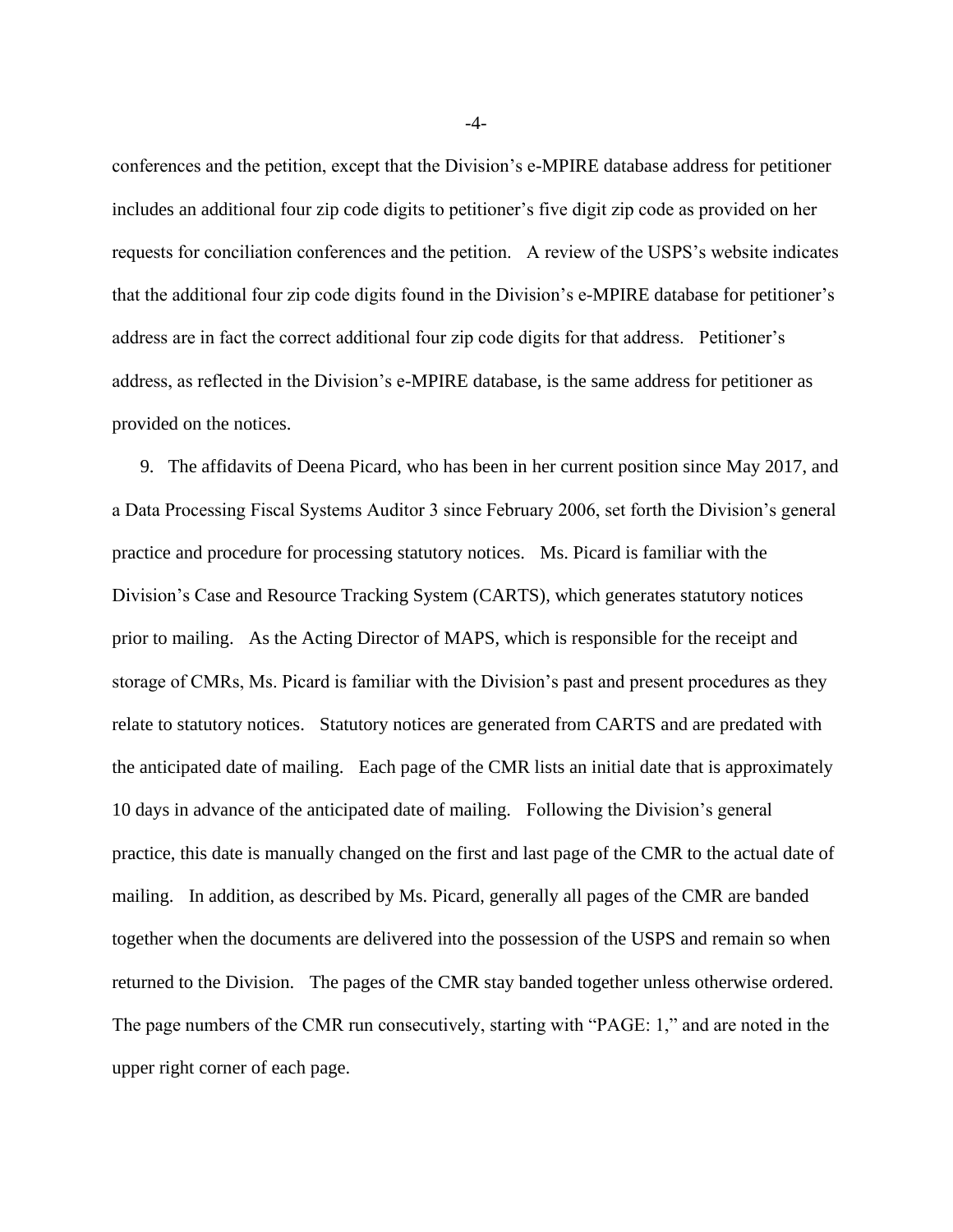10. All notices are assigned a certified control number. The certified control number of each notice is listed on a separate one-page mailing cover sheet, which also bears a bar code, the mailing address and the Division's return address on the front, and taxpayer assistance information on the back. The certified control number is also listed on the CMR under the heading entitled "CERTIFIED NO." The CMR lists each notice in the order the notices are generated in the batch. The assessment numbers are listed under the heading "REFERENCE NO." The names and addresses of the recipients are listed under "NAME OF ADDRESSEE, STREET, AND P.O. ADDRESS."

11. The May 15, 2018 CMR consists of 55 pages and lists 595 certified control numbers along with corresponding assessment numbers, names and addresses. Each page of the CMR includes 11 such entries with the exception of page 55, which contains one entry. Ms. Picard notes that the copy of the CMR has been redacted to preserve the confidentiality of information relating to taxpayers who are not involved in this proceeding. A USPS representative affixed a postmark, dated May 15, 2018, to each page of the CMR, wrote the number "595" on page 55 next to the heading "TOTAL PIECES RECEIVED AT POST OFFICE," and initialed page 55.

12. Page 52 of the May 15, 2018 CMR indicates that the four notices, with their respective certified control numbers, were mailed to "BORTNIKOVA-DIANA" at the Woodridge Run Dr., Tampa, FL address listed on the notices:

| Notice #    | Certified Control#       |
|-------------|--------------------------|
| L-048088315 | 7104 1002 9730 0250 7817 |
| L-048088316 | 7104 1002 9730 0250 7824 |
| L-048088317 | 7104 1002 9730 0250 7831 |

-5-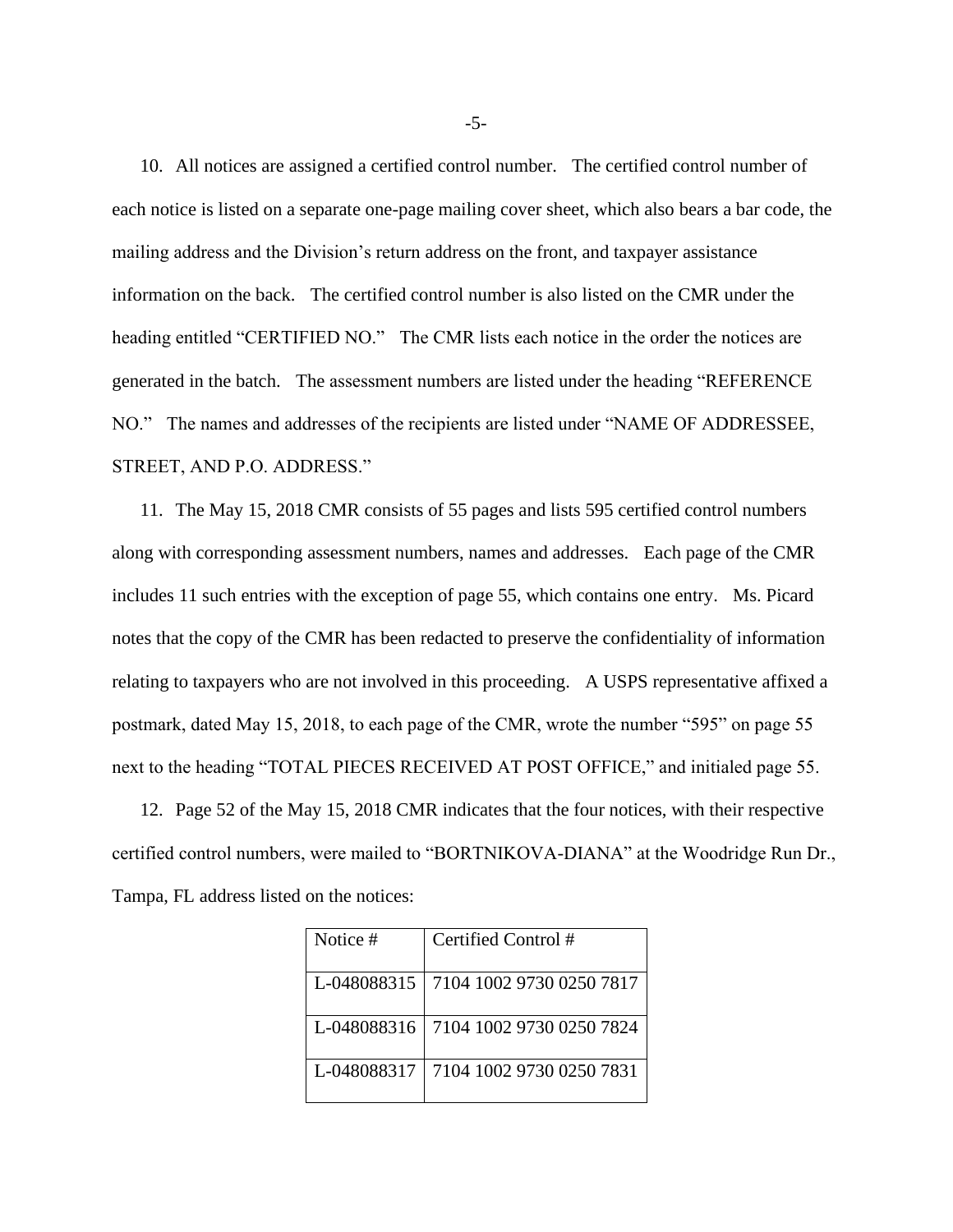

The corresponding mailing cover sheets bear these certified control numbers and petitioner's name and address as noted.

13. The affidavit of Fred Ramundo describes the general operations and procedures of the Division's mail room. Mr. Ramundo has been a supervisor in the mail room since 2013 and, as a result, is familiar with the practices of the mail room with regard to statutory notices. The mail room receives the notices and places them in an "Outgoing Certified Mail" area. Mr. Ramundo confirms that a mailing cover sheet precedes each notice. A staff member retrieves the notices and mailing cover sheets and operates a machine that puts each notice and mailing cover sheet into a windowed envelope. Staff members then weigh, seal and place postage on each envelope. The first and last pieces of mail are checked against the information contained on the CMR. A clerk then performs a random review of 30 or fewer pieces listed on the CMR by checking those envelopes against the information contained on the CMR. A staff member then delivers the envelopes and the CMR to one of the various USPS branches located in the Albany, New York area. A USPS employee affixes a postmark and also places his or her initials or signature on the CMR, indicating receipt by the post office. The USPS employee initialed the last page of the respective CMR and affixed a postmark to each page of the respective CMR. The mail room further requests that the USPS either circle the total number of pieces received or indicate the total number of pieces received by writing the number on the CMR. A review of the May 15, 2018 CMR indicates that the USPS employee complied with this request by writing the number of pieces received on the last page of the CMR.

14. According to the affidavits and the affirmation submitted, copies of the respective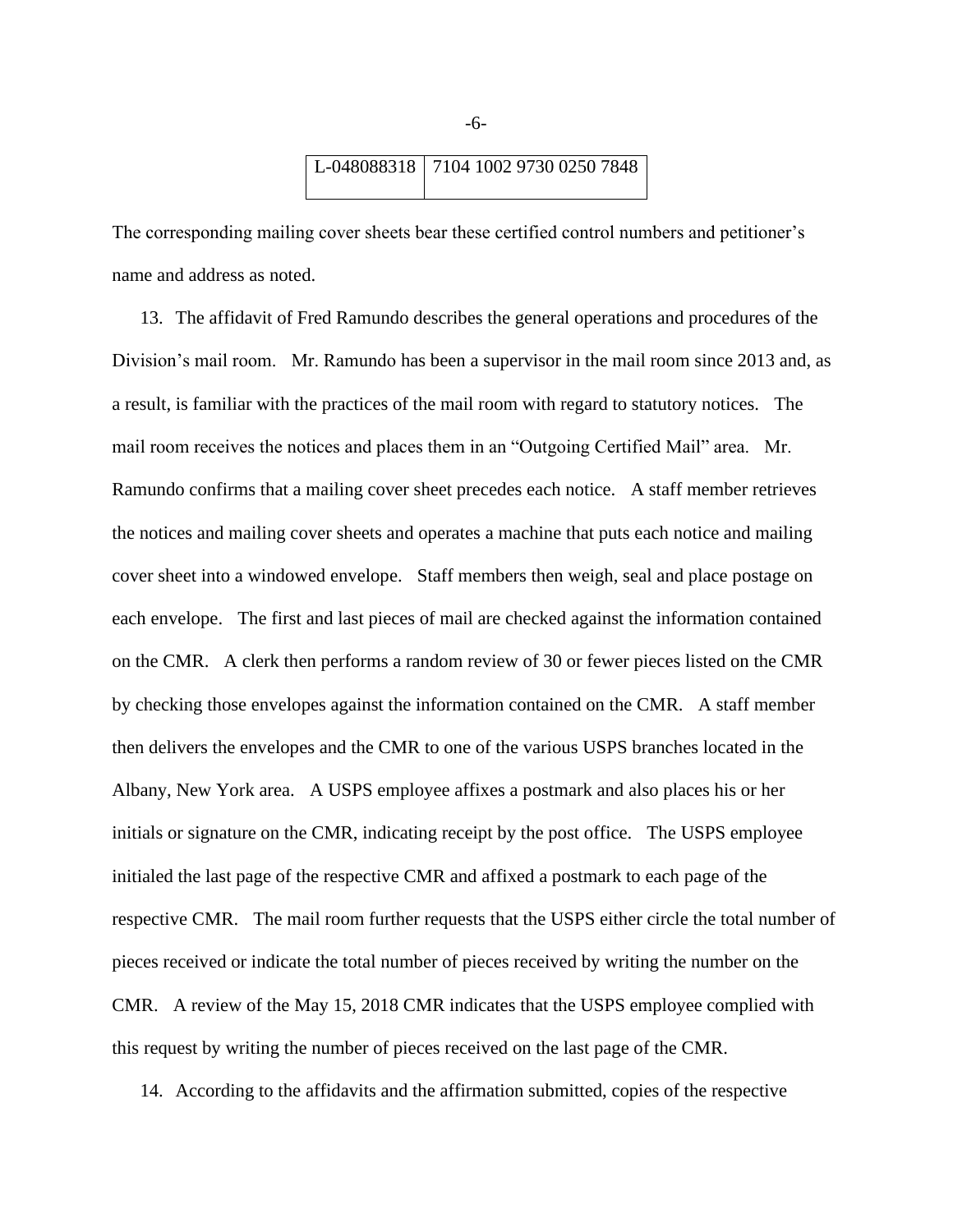notices were properly mailed to petitioner at her Woodridge Run Dr., Tampa, FL address on the dates indicated as claimed by the Division.

#### *THE DETERMINATION OF THE ADMINISTRATIVE LAW JUDGE*

The Administrative Law Judge began his determination by noting that the Division had brought a motion for summary determination pursuant to our Rules of Practice and Procedure (Rules). Because petitioner had filed her petition within 90 days of the BCMS conciliation order, the Administrative Law Judge concluded that the Division of Tax Appeals had jurisdiction over the petition and a motion for summary determination would be the proper procedure for considering the timeliness of petitioner's requests for BCMS conferences.

The Administrative Law Judge then set forth the standard for granting a motion for summary determination under our Rules, noting that such a motion shall be granted if it has been shown sufficiently that no material and triable issue of fact is presented.

Next, the Administrative Law Judge addressed the statute of limitations for protesting a notice of determination, noting that a petition must be filed within 90 days from the mailing of such notice. Alternatively, according to the Administrative Law Judge, a taxpayer may contest a notice of determination by a filing a request for a conciliation conference if the time period for filing a petition has not yet elapsed. The Administrative Law Judge noted that the statutory time limit for filing a petition or requesting a conciliation conference is strictly enforced, because without a timely protest of a notice of determination, such notice becomes a fixed and final deficiency. The Division of Tax Appeals lacks jurisdiction to consider the merits of the protest in such a case.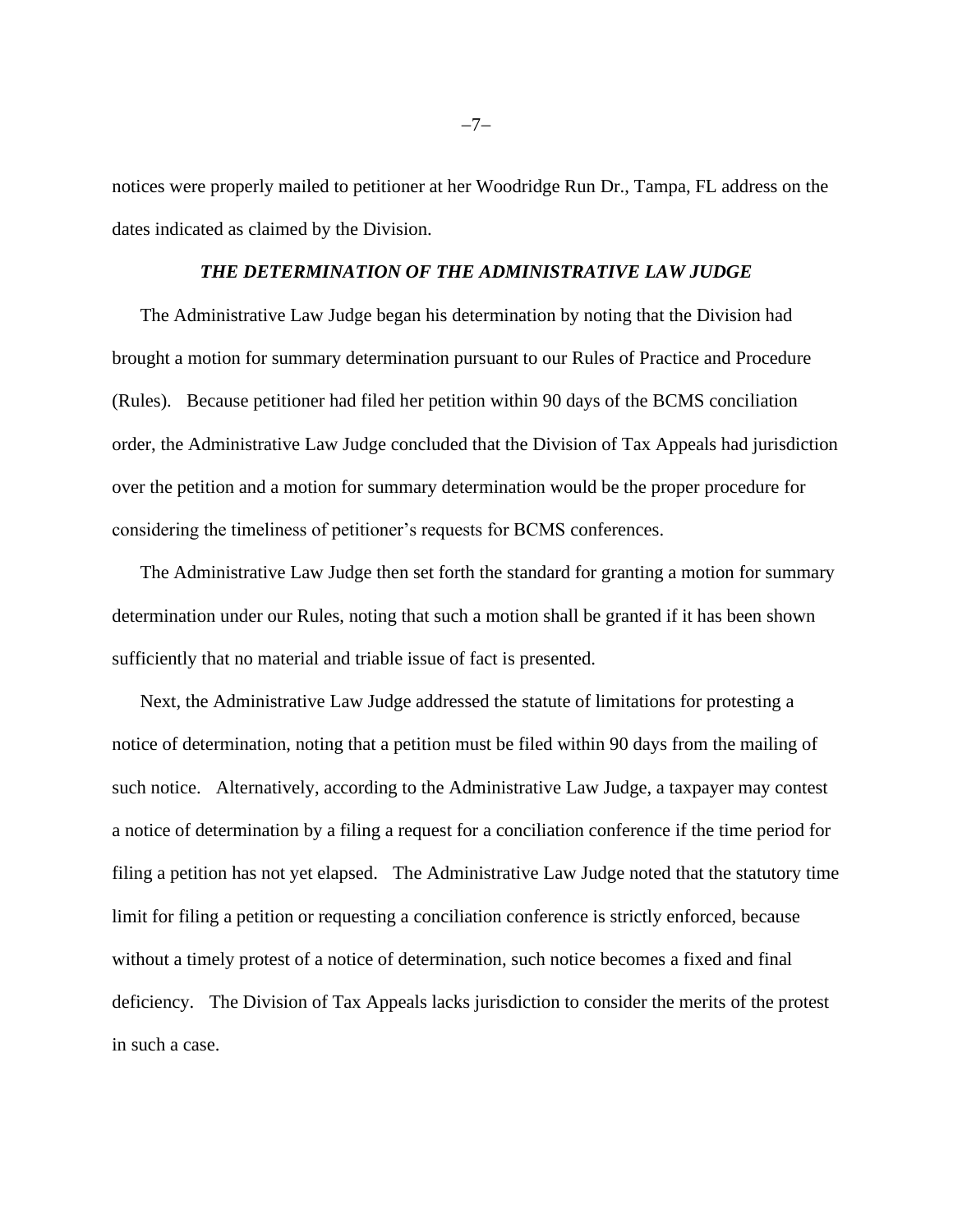The Administrative Law Judge then described the proof required of the Division in order for it to demonstrate the fact and date of mailing of the statutory notice at issue to petitioner's last known address; in order to meet its burden, the Division must show proof of a standard procedure for mailing such notices and that those procedures were followed in this particular instance. The Administrative Law Judge noted that petitioner did not respond to the Division's motion for summary determination, and thus is deemed to have conceded that no question of fact exists that would require a hearing. Because petitioner did not contest the facts alleged in the motion for summary determination, the Administrative Law Judge concluded that those facts were deemed admitted.

The Administrative Law Judge found that the Division's properly completed CMR constituted highly probative evidence of the date and fact of mailing. The affidavits and affirmation were found to adequately describe the Division's mailing procedure and CMR and thus, according to the Administrative Law Judge, established that the mailing procedure was followed in this case. The Administrative Law Judge also found that the address for petitioner matched what was available from the USPS and was the last known address the Division had for petitioner and thus satisfied the last known address requirement for mailing of a statutory notice. Finding that the Division demonstrated proper mailing of the notices on May 15, 2018, the Administrative Law Judge concluded that petitioner's conciliation conference requests were untimely filed and consequently the Division of Tax Appeals lacked jurisdiction to provide a hearing on the merits of the protest. Accordingly, the Administrative Law Judge granted the Division's motion for summary determination, denying the petition and sustaining the conciliation orders dismissing petitioner's requests for conciliation conferences.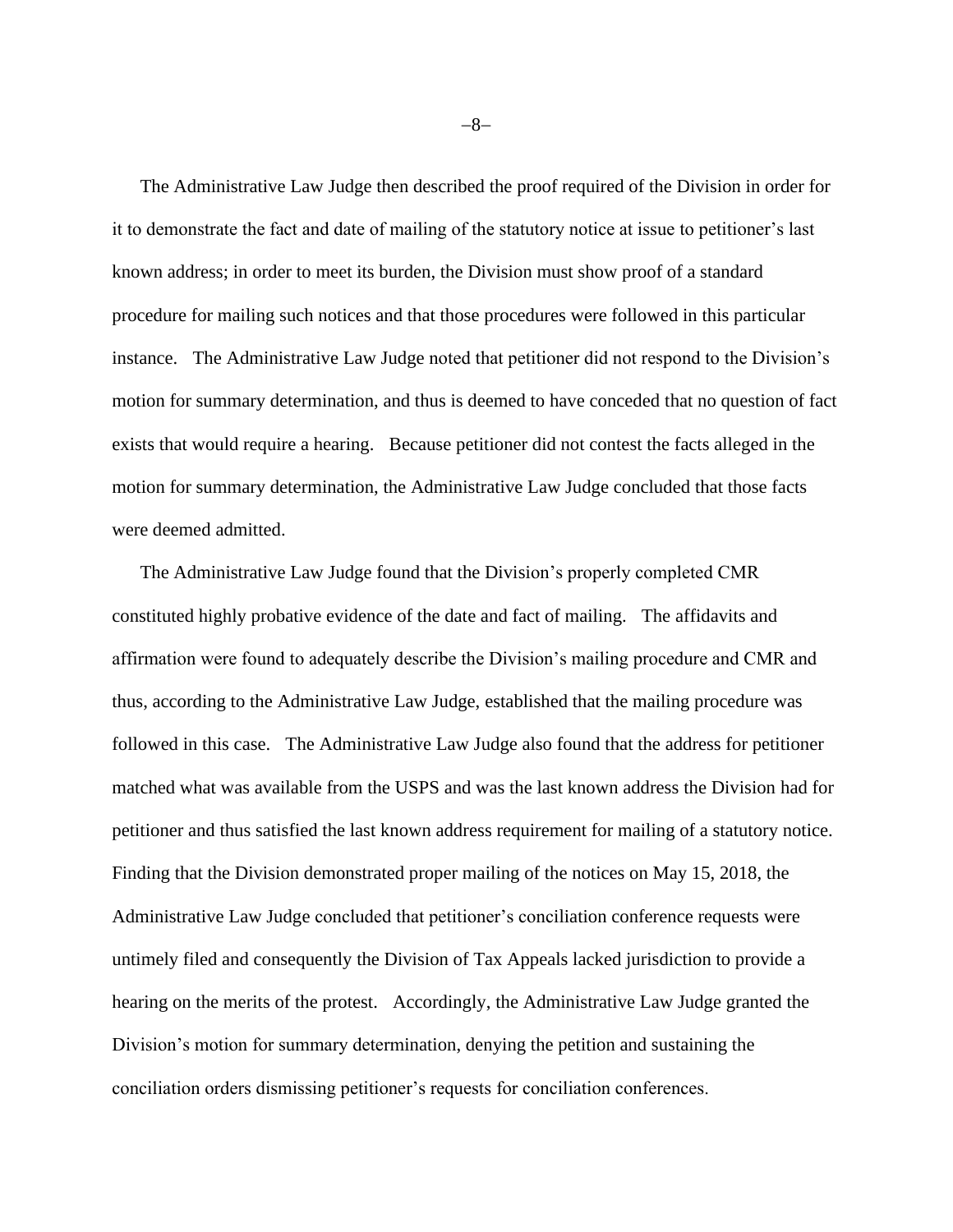#### *ARGUMENTS ON EXCEPTION*

Petitioner argues that the Administrative Law Judge erred in granting the Division's motion and denying her petition, stating that she had presented material and triable issues of fact that would require a hearing on the merits. Petitioner argues that she is not responsible for the collection and payment of sales tax that is the subject of the notices here at issue. Petitioner concedes that evidence in support thereof was not made part of the record of this proceeding but was presented to the Division prior to its initiation. Petitioner asks that the documents she submitted with her exception be considered in rendering a decision in this case.

The Division maintains that the Administrative Law Judge properly concluded that petitioner failed to timely request a conciliation conference with BCMS and thus the Division of Tax Appeals lacks jurisdiction to consider the merits of the matter. The Division argues that it has met its burden of proving the fact and date of mailing of the notices to the taxpayer's last known address, namely through the submission of a properly completed CMR and affidavits in support of its motion. The Division also argues that petitioner's failure to respond to the motion should be deemed a concession that no material issue of fact exists as to whether the conciliation conference requests were filed after the expiration of the statutory deadline. Finally, the Division states that considering evidence after the closing of the record is not allowed by our Rules and prior decisions.

#### *OPINION*

We begin our decision in this matter by noting that the Division brought a motion for summary determination pursuant to section 3000.9 of our Rules. As the petition in this matter was filed with the Division of Tax Appeals within 90 days of the issuance of the conciliation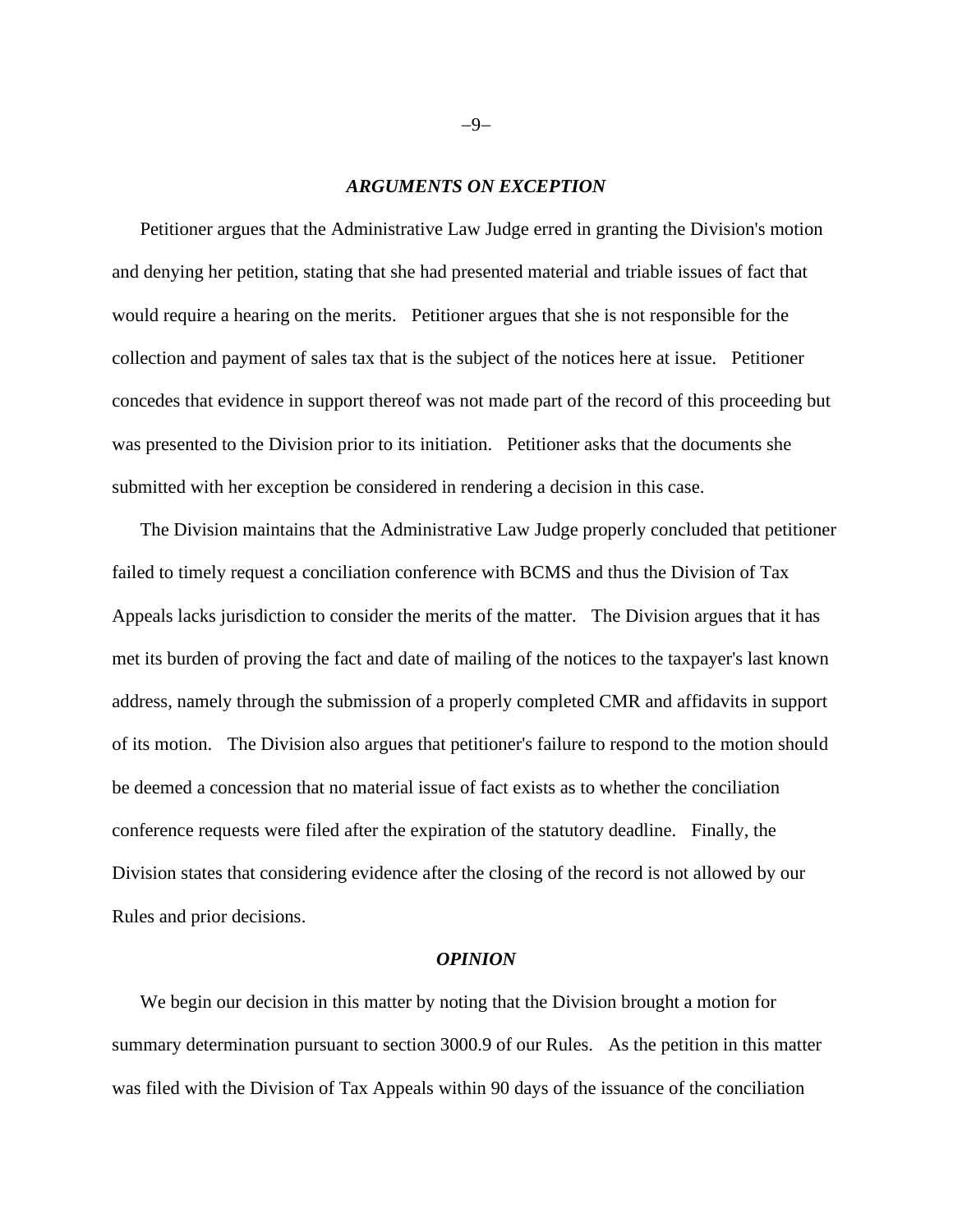orders dismissing petitioner's request for a conciliation conference, we concur with the Administrative Law Judge that the Division of Tax Appeals has jurisdiction over the petition (*see* Tax Law §§ 170 [3-a] [a], [e] and 2006 [4]; *see also Matter of Novar TV & Air Conditioner Sales & Serv., Inc.*, Tax Appeals Tribunal, May 23, 1991).

A motion for summary determination "shall be granted if, upon all the papers and proof submitted, the administrative law judge finds that it has been established sufficiently that no material and triable issue of fact is presented" (20 NYCRR 3000.9 [b] [1]). Such a motion is subject to the same provisions as a motion for summary judgment pursuant to CPLR 3212 (20) NYCRR 3000.9 [c]). "The proponent of a summary judgment motion must make a prima facie showing of entitlement to judgment as a matter of law, tendering sufficient evidence to eliminate any material issues of fact from the case" (*Winegrad v New York Univ. Med. Ctr.*, 64 NY2d 851, 853 [1985], citing *Zuckerman v City of New York*, 49 NY2d 557, 562 [1980]). As summary judgment is the procedural equivalent of a trial, it should be denied if there is any doubt as to the existence of a triable issue or where the material issue of fact is arguable (*Glick & Dolleck v Tri-Pac Export Corp.*, 22 NY2d 439 [1968]). If material facts are in dispute, or if contrary inferences may be drawn reasonably from undisputed facts, then a full trial is warranted and the case should not be decided on a motion (*Gerard v Inglese*, 11 AD2d 381 [2nd Dept 1960]). "To defeat a motion for summary judgment, the opponent must . . . produce 'evidentiary proof in admissible form sufficient to require a trial of material questions of fact on which he rests his claim . . .'" (*Whelan v GTE Sylvania*, 182 AD2d 446, 449 [1st Dept 1992] quoting *Zuckerman*, at 562).

Tax Law § 1138 (a) (1) authorizes the Division to mail notices of determination to a person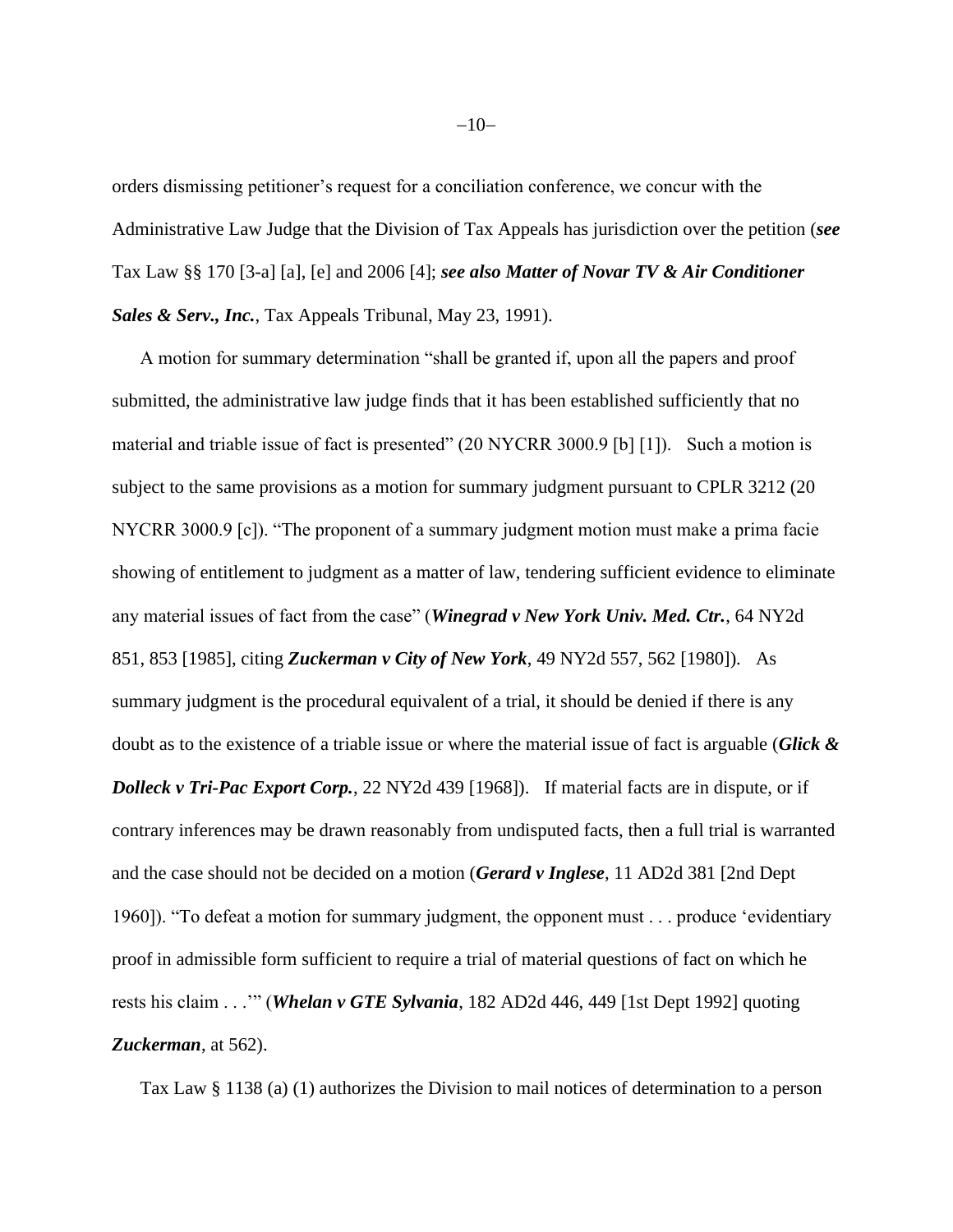or persons liable for the collection or payment of tax at his or her last known address using certified or registered mail (*see also* Tax Law § 1147 [a] [1]). The mailing of a notice of determination is presumptive evidence of the receipt of that notice by the person to whom it is addressed (*id.*). With certain exceptions not relevant here, such notice shall be an assessment of the amount due, plus interest and penalties, unless the person files a petition with the Division of Tax Appeals within 90 days from the date of the mailing of the notice (Tax Law § 1138 [a] [1]). A person also has the option of commencing an administrative challenge to such notice by filing a request for a conciliation conference with BCMS "if the time to petition for such a hearing has not elapsed" (Tax Law § 170 [3-a] [a]). The statutory time limit for the filing of a petition or a conciliation conference request is strictly enforced (*see e.g. Matter of Am. Woodcraft*, Tax Appeals Tribunal, May 15, 2003 [petition filed one day late dismissed]). The Division of Tax Appeals lacks jurisdiction to consider the merits of a late-filed protest (*see e.g. Matter of Garitta*, Tax Appeals Tribunal, February 21, 2017).

Where, as here, the timeliness of a taxpayer's request for a conciliation conference is in question, the initial inquiry is whether the Division has met its burden of demonstrating the fact and date of mailing of the relevant statutory notice, by certified or registered mail, to the taxpayer's last known address (*see Matter of Katz*, Tax Appeals Tribunal, November 14, 1991). A statutory notice is mailed when it is delivered into the custody of the USPS (*Matter of Air Flex Custom Furniture*, Tax Appeals Tribunal, November 25, 1992). This means that the Division must show proof of a standard mailing procedure and that such procedure was followed in the particular instance in question (*see Matter of New York City Billionaires Constr. Corp.*, Tax Appeals Tribunal, October 20, 2011; *Matter of Katz*). The Division may meet its burden by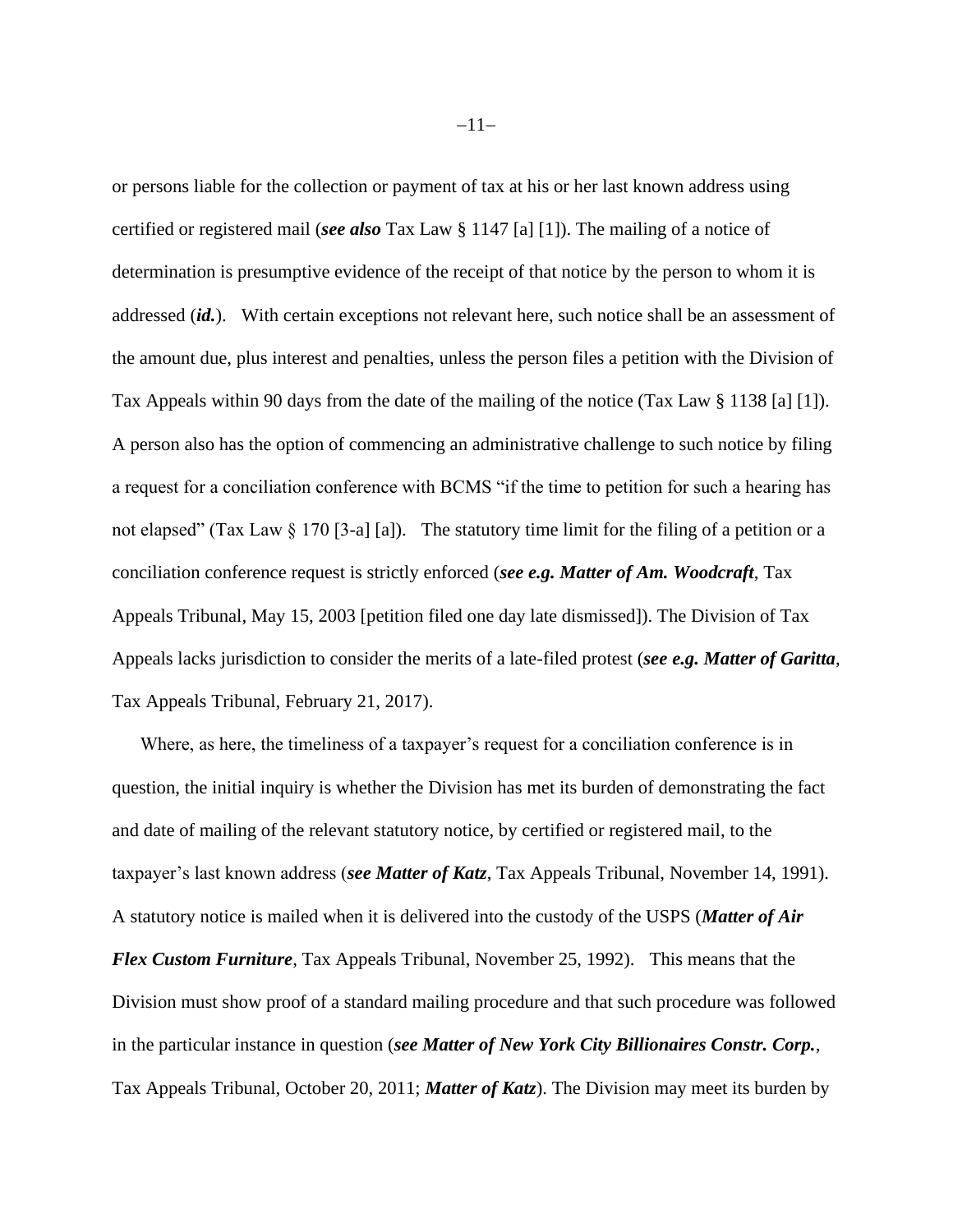producing affidavits from individuals with the requisite knowledge of mailing procedures and a properly completed CMR (*see e.g. Matter of Balan*, Tax Appeals Tribunal, October 27, 2016; *Matter of Western Aries Constr.*, Tax Appeals Tribunal, March 3, 2011).

We agree with the Administrative Law Judge's conclusion that the Division's proof establishes that the notices here at issue were mailed to petitioner's last known address on May 15, 2018. We find that the Division has met its burden of showing its standard mailing procedure through the affidavits of Ms. Picard and Mr. Ramundo, Division employees involved in and possessing knowledge of the process of generating and issuing notices of determination during the periods at issue. We also agree with the Administrative Law Judge's determination that the CMR was properly completed and, together with proof of the Division's standard mailing procedure, constitutes highly probative evidence of both the fact and date of mailing of the subject notices (*see Matter of Chin*, Tax Appeals Tribunal, December 3, 2015; *Matter of Rakusin*, Tax Appeals Tribunal, July 26, 2001). The Division thus properly mailed the notices at issue to petitioner on May 15, 2018 and the statutory 90-day time limit to file either a request for a conciliation conference with BCMS or a petition with the Division of Tax Appeals commenced on that date (Tax Law §§ 170 [3-a] [a]; 1138 [a] [1]). Accordingly, any request for conciliation conference or petition to the Division of Tax Appeals was required to be filed by August 13, 2018. Petitioner's requests for conciliation conferences, postmarked and thus deemed filed on August 14, 2019 (*see* 20 NYCRR 4000.7 [a] [1] [ii]), were therefore untimely and properly dismissed by BCMS.

Having found that the Administrative Law Judge correctly determined that the Division bore its burden of demonstrating proper mailing of the notices, we note that such a showing gives rise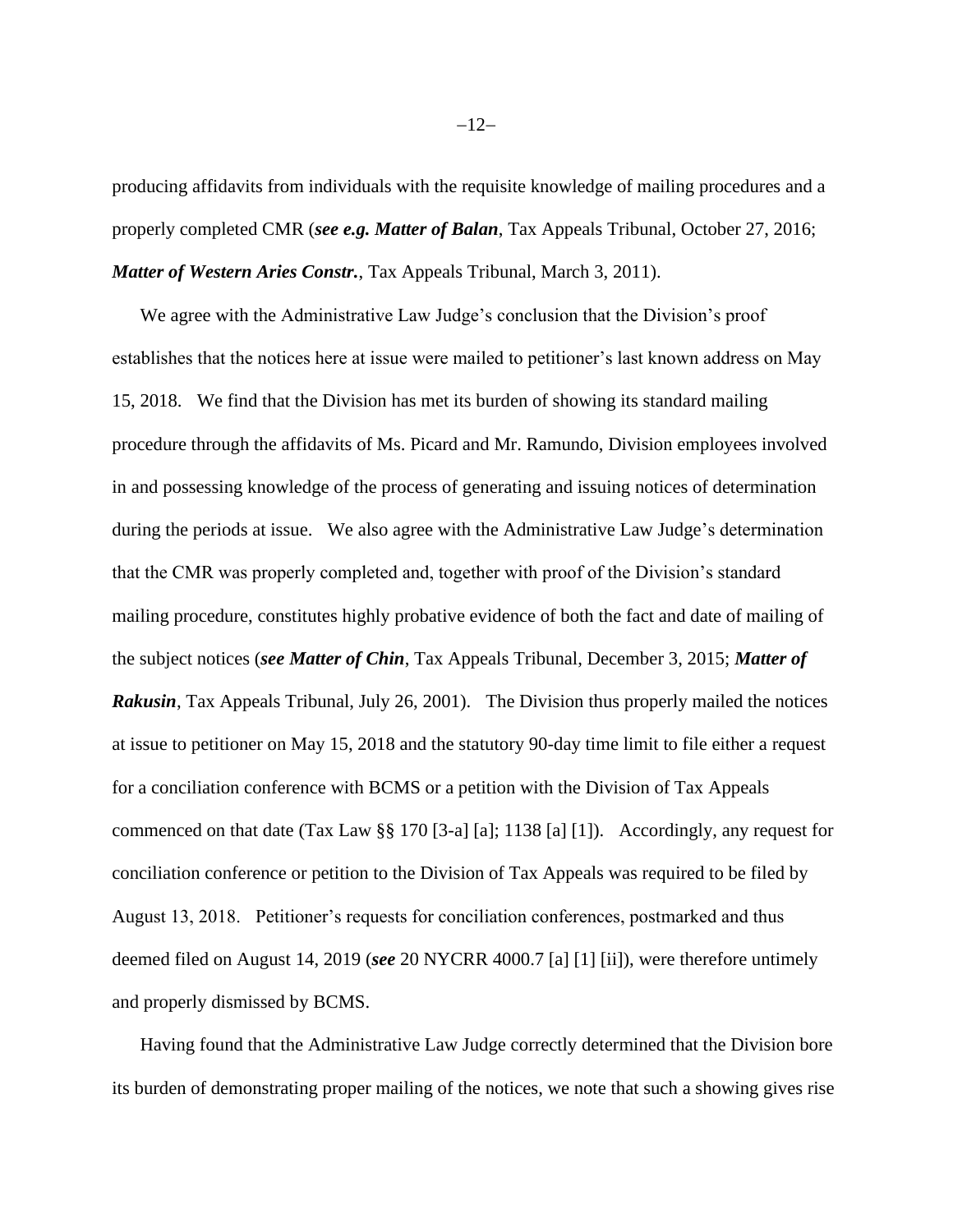to a presumption of receipt of the notices by the person to whom they are addressed (*see* Tax Law § 1147 [a] [1]). Here, petitioner does not contest that the Division properly mailed the notices to her address; instead, she argues that she was not a person responsible for collection and paying over of sales tax. However, given petitioner's untimely protest, we are precluded from considering petitioner's argument that she is not liable for the tax due because she was not a responsible person pursuant to Tax Law § 1131 (1) (*see also Matter of Garitta*).

Petitioner also presented documents with her exception that were not a part of the proceeding below. We observe that those documents do not pertain to the issue of the timeliness of petitioner's request for conciliation conference. Consistent with "our longstanding policy against considering evidence that was not made part of the record below," we do not accept into the record the documents submitted by petitioner and have not considered them in the rendering of this decision (*Matter of Shi Ying Tan*, Tax Appeals Tribunal, October 16, 2014, citing *Matter of Schoonover*, Tax Appeals Tribunal, August 15, 1991).

Accordingly, it is ORDERED, ADJUDGED and DECREED that:

- 1. The exception of Diana Bortnikova is denied;
- 2. The determination of the Administrative Law Judge is affirmed;
- 3. The petition of Diana Bortnikova is denied; and
- 4. The conciliation orders dismissing petitioner's requests are sustained.